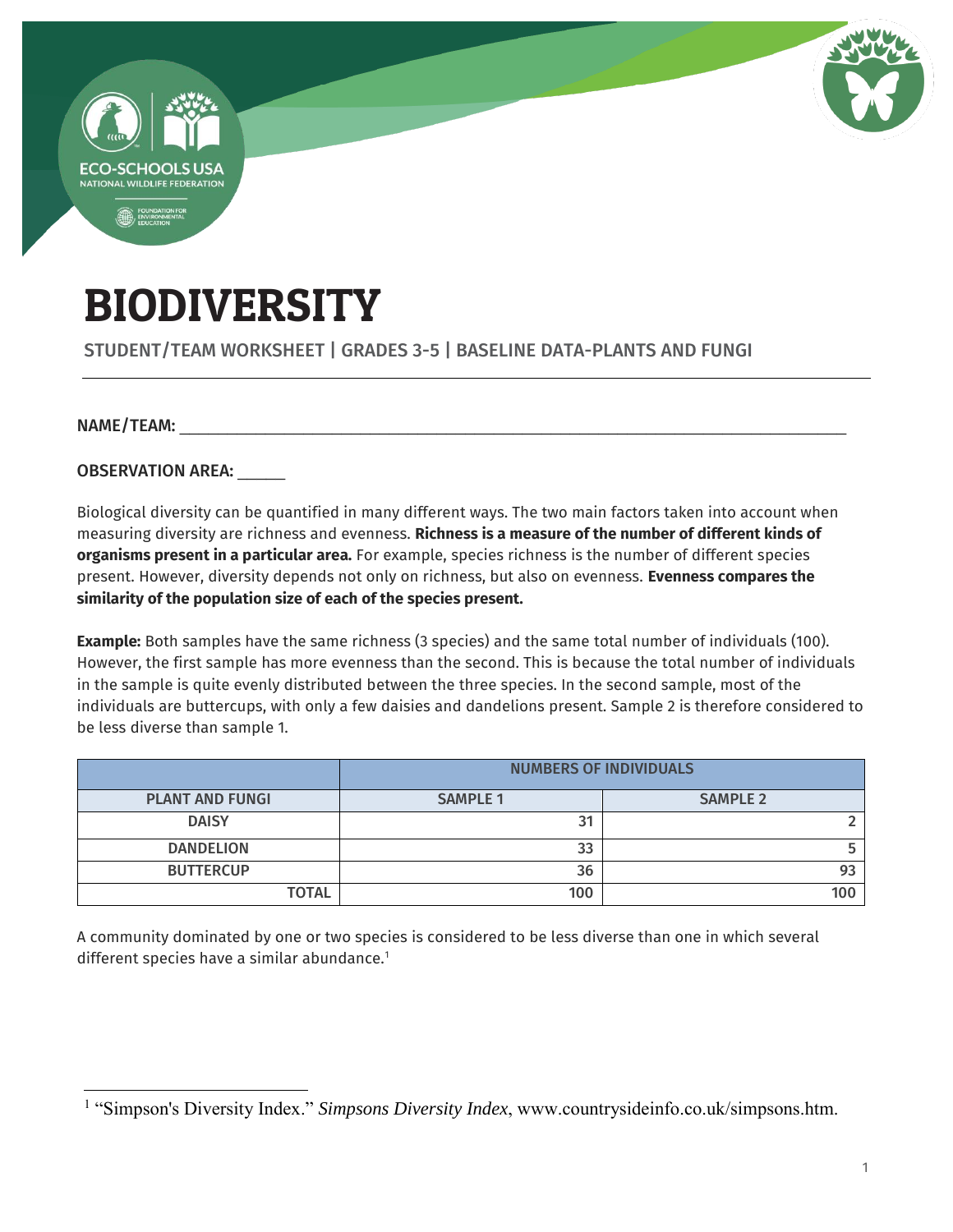





The team needs to observe the entire space. Slowly look up, down and all around the observation area, including the ground.

Use the iNaturalist SEEK app or Google Lens app, local field guides and/or local experts to provide identification assistance. If the name of the plant and fungi cannot be found, enter a description.

| 1.<br><b>CATEGORY</b><br>(PLANT OR FUNGUS) | <b>NAME OR DESCRIPTION</b> | <b>QUANTITY</b> | <b>ALIVE</b> | DEAD |
|--------------------------------------------|----------------------------|-----------------|--------------|------|
| <b>EXAMPLE: PLANT</b>                      | <b>GREGG'S MISTFLOWER</b>  | 5               | 4            | 1    |
|                                            |                            |                 |              |      |
|                                            |                            |                 |              |      |
|                                            |                            |                 |              |      |
|                                            |                            |                 |              |      |
|                                            |                            |                 |              |      |
|                                            |                            |                 |              |      |
|                                            |                            |                 |              |      |
|                                            |                            |                 |              |      |
|                                            | <b>TOTALS</b>              |                 |              |      |

2. Total number of plants and fungi combined from the team's observation area.

#### 3. **Richness**

Number of different plant and fungus types \_\_\_\_\_

#### 4. **Evenness**

Number of each different type of plant and fungus. For example: 3 swamp milkweed, 5 sea oats, 10 compact nandina, 5 yarrows, 2 little blue stem, and no fungi